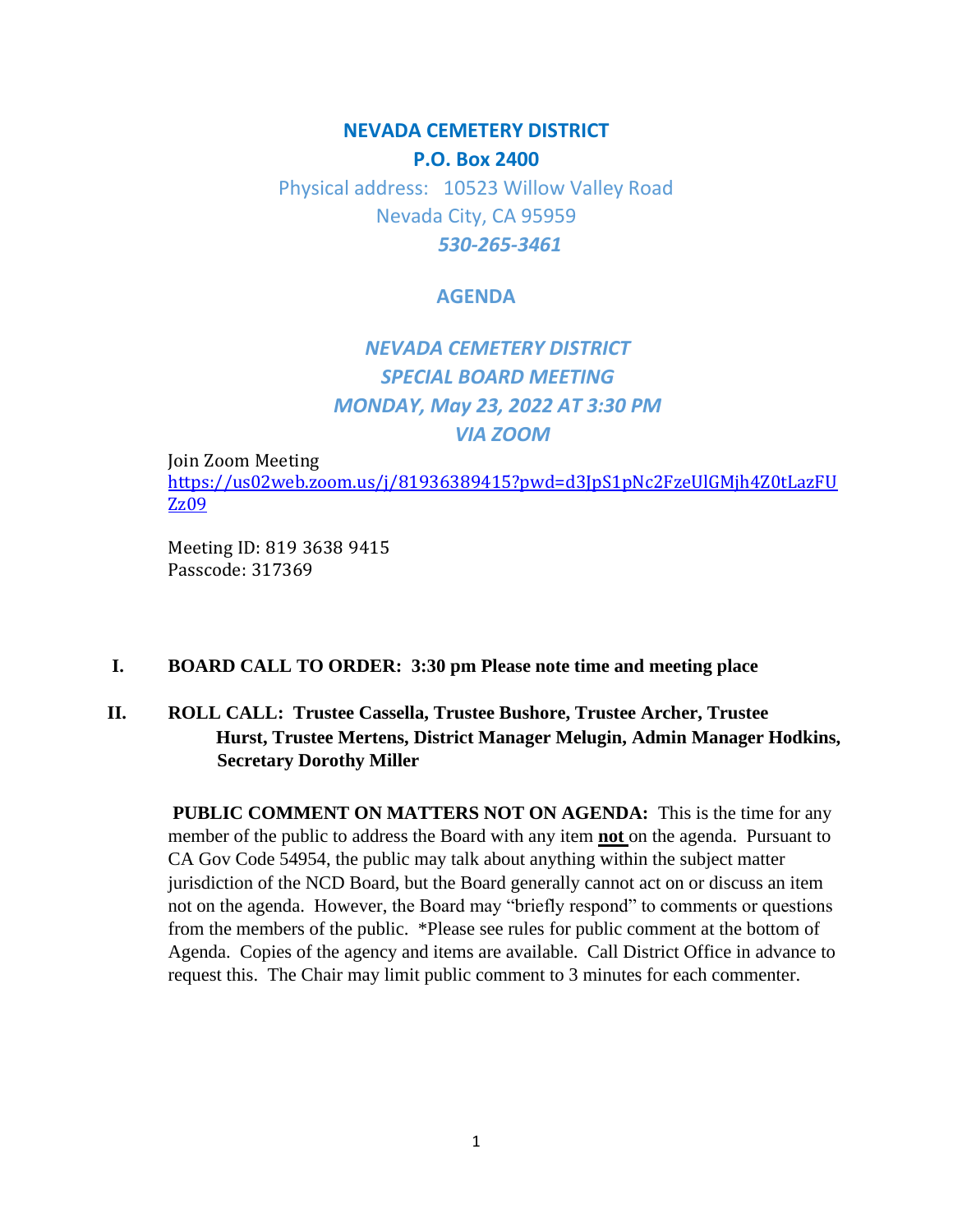- **III. CONSENT CALENDAR:** All matters listed under the Consent Calendar are considered to be routine by the Board of Directors and will be enacted by one motion at the appropriate time. There will be no separate discussion of these items. If discussion is desired, that item will be removed from the Consent Calendar and will be considered separately.
	- A. Approval of Minutes April 14, 2022
	- B. Approval of April 30, 2022 , Monthly Financial Report
	- C. Approval of April 30 actual v. Budget Report
	- D. Approval of May 2020 Endowment Fund Report
	- F. Review of credit card purchases
	- G. Staff report on Sales May to date .
	- H. Approval of Auditor Controller's Report of warrants issued.
- **VI. Questions concerning Manager's Written Report for May 2022 to date.** Update concerning compliance with new web site requirements.

#### **VII STANDING COMMITTEE REPORTS**

- A. **Personnel Committee**: Report and action as necessary concerning wages, hours and working conditions. Safety Committee report summarized minutes 5 minutes. Consider cost of living COLA adjustment for 2022.
- B. Review Personnel Committee recommendations for staffing district positions, recruitment, compensation, job descriptions and other decisions for administration and operations. Board Chair may make motion to fill positions.

#### **C. Finance Committee**:

The Board will provide direction as necessary. Budget review semi-annual 6 month review in March 2022

- **D**. **Property Committee**: Report on Progress toward resolution of Deeds to the Old Oddfellows properties .
	- **D. Proposed Annexations:** The Board will and review/ act on any LAFCO requests.
	- **E. Marketing Committee:** Board will take any action if needed.